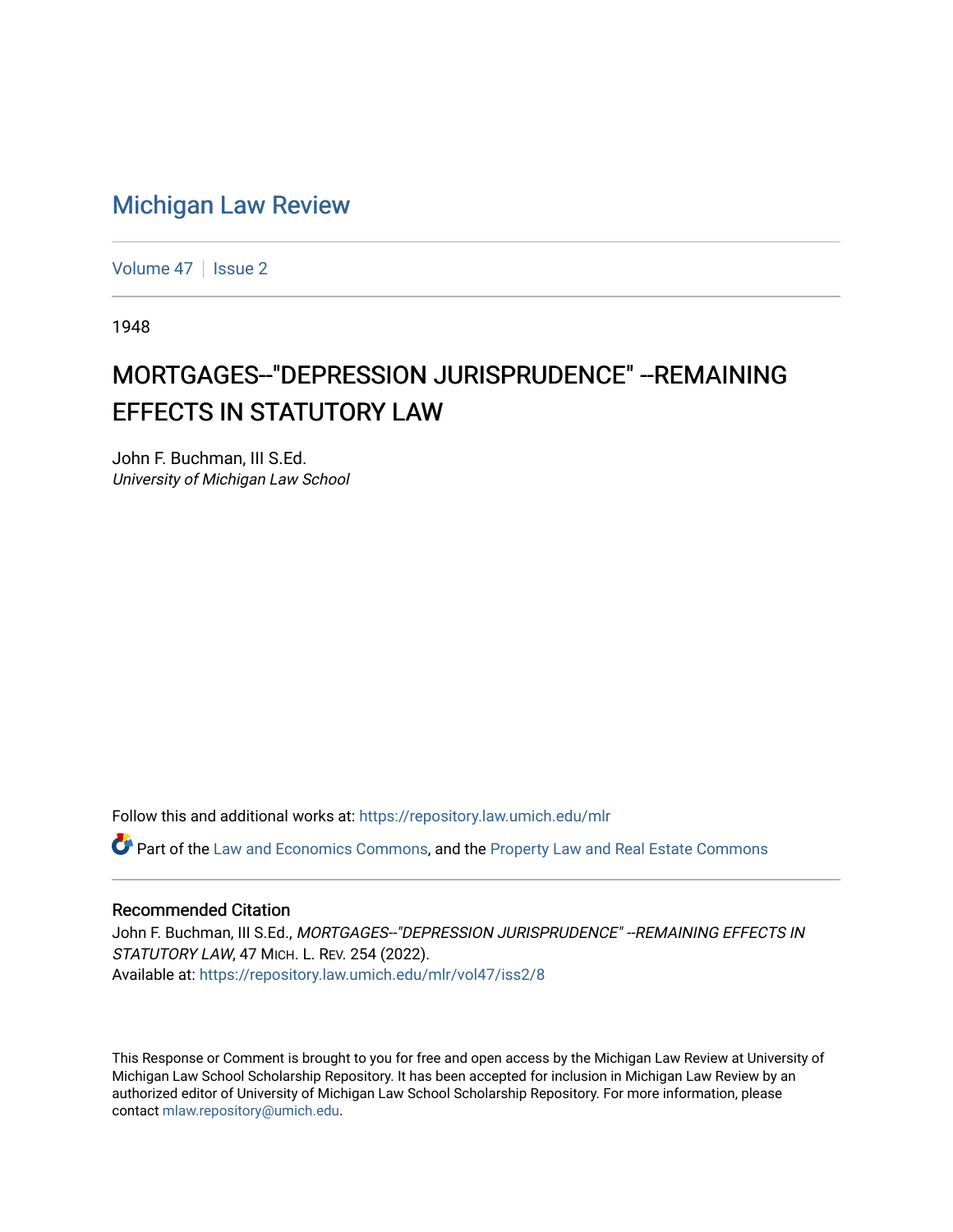MORTGAGES-"DEPRESSION JURISPRUDENCE"-REMAINING EF-FECTS IN STATUTORY LAw-Periods of economic depression, to a far greater degree than more prosperous times, bring into sharp conflict the competing interests of debtor and creditor. This conflict becomes especially apparent in the field of mortgage law. The mortgagee-creditor wants to enforce payment of the debt according to the terms of the contract, taking advantage of the security for which he bargained. The mortgagor-debtor is anxious to protect, if possible, his own investment in the mortgaged property. Because of the vast number of cases which occurred during the 193o's in which it appeared unduly harsh and inequitable to accord mortgagees their traditional privileges and remedies, steps were taken to relieve these hardships. In some cases, the demand for relief was met directly by judicial adaptation to the unusual circumstances.1 Broad equitable principles and powers were invoked to prevent enforcement of the mortgage in a situation which seemed unfair to the

1 Suring State Bank v. Giese, 210 Wis. 489, 246 N.W. 556 (1933); Columbia Theological Seminary v. Arnette, 168 S.C. 272, 167 S.E. 465 (1932); Federal Title & Mortgage Guaranty Co. v. Lowenstein, 113 N.J. Eq. 200, 166 A. 538 (1933).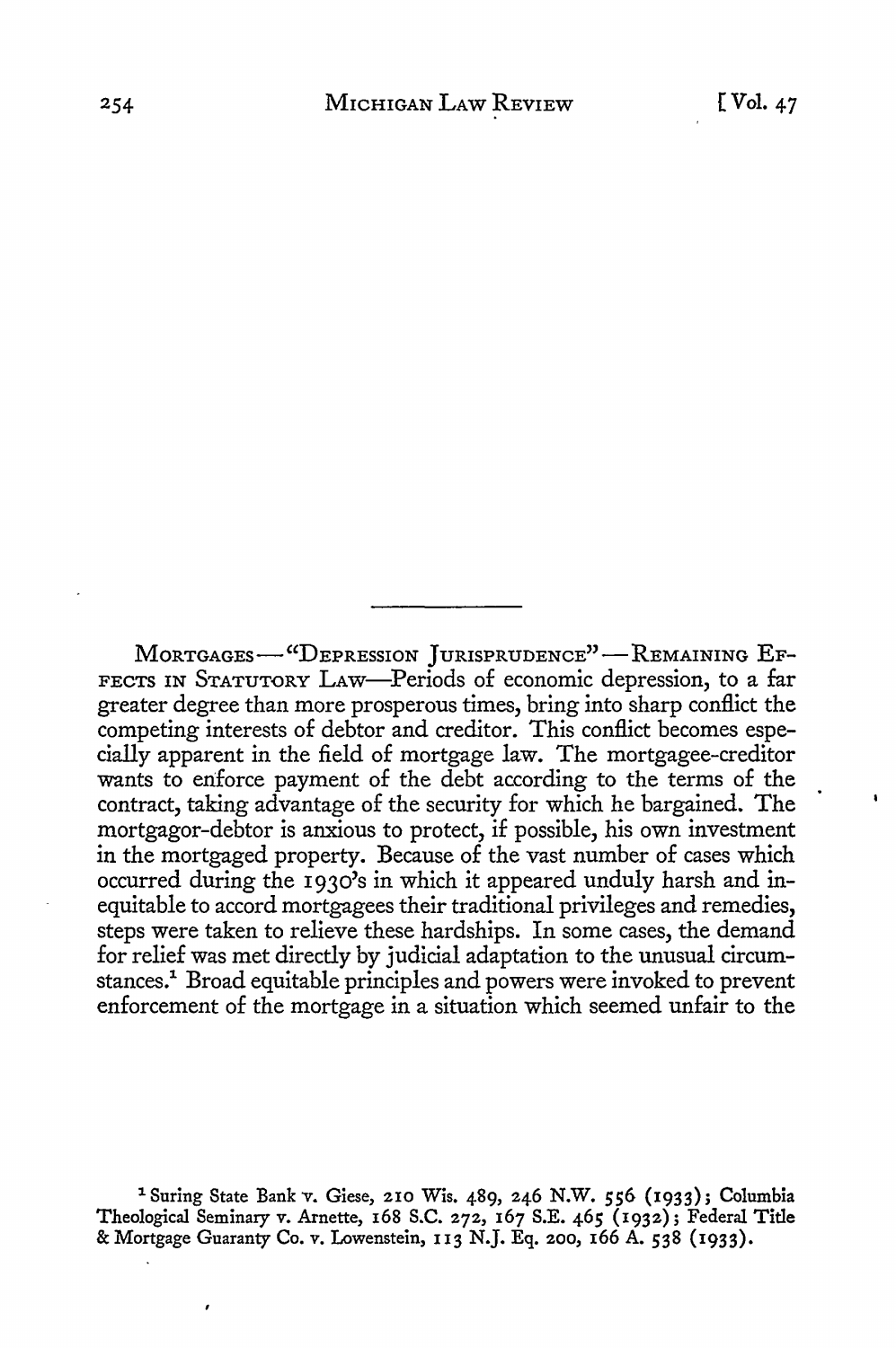debtor.<sup>2</sup> In other states, however, the courts refused special relief for mortgagors;<sup>8</sup> then, frequently, state legislatures came to their aid. It is with these legislative solutions that this comment will deal, with the purpose of discovering to what extent this "depression jurisprudence" has become a permanent part of our mortgage law.

I

The first relief measures took the form of various "moratorium" types of legislation, under which foreclosure or sale of mortgaged property was forbidden or suspended.4 These statutes raised serious questions of constitutionality, particularly under the contracts clause of the Federal Constitution and similar provisions of state constitutions.<sup>5</sup> Finally, however, the United States Supreme Court, in *Home Building and Loan Association v. Blaisdell,6* upholding the Minnesota Mortgage Moratorium Law,<sup>7</sup> recognized very extensive legislative powers in this regard. The moratoria statutes were generally, by their terms, temporary, emergency measures. The usual provision was for expiration at a stated date a year or two after passage, though they were frequently renewed, sometimes to as late a date as 1948. The history of the contracts clause supports the argument that economic emergencies, however serious, will not justify any impairment of contract obligations.<sup>8</sup> The Court, while admitting that "Emergency does not create power,"<sup>9</sup> thought nevertheless that the desperate financial conditions supported these relief measures as an exercise of the states' police power. Practically all of the

<sup>2</sup> It was usually stated in these cases that the court was merely exercising traditional equity powers, which were invoked, however, only when special circumstances so moved the court. For discussion of these judicial aspects of the development, see Warm, "A Study of Some of the Problems Concerning Foreclosure Sales and Deficiency Judgments," 6 BROOKLYN L. REV. 167 (1936); Stanley, "The Effect of Economic Depression upon Foreclosure," 27 KY. L.J. 365 ( 1939); "Extent of Equitable Relief in Depression Foreclosure," 33 ILL. L. REV. 299 (1938).

<sup>8</sup>Williams *v.* Jones, 165 Va. 398, 182 S.E. 280 (1935); Provident Building & Loan Association v. Pekarek, 52 Ohio App. 492, 3 N.E. (2d) 983 (1936).

<sup>4</sup>For an excellent discussion of this legislation, see Skilton, "Mortgage Moratoria Since 1933," 92 UNIV. PA. L. REV. 53 (1943); and for more general considerations, Stone, "Mortgage Moratoria," II Wis. L. REV. 203 (1936).

 $5$  Cases are gathered in a series of annotations, "Financial Depression as Justification of Moratorium or Other Relief to Mortgagors," 90 A.L.R. 1330 (1934); 94 A.L.R. 1352, 96 A.L.R. 853, 97 A.L.R. 1123 (1935); 104 A.L.R. 375 (1936). Other annotations on this general topic are contained in 82 A.L.R. 976 (1933); 85 A.L.R. 1480 (1933); 89 A.L.R. 1087 (1934); 108 A.L.R. 891 (1937).

8 290 U.S. 398, 54 S.Ct. 231 (1934).

7 Minn. Laws (1933) c. 339.

<sup>8</sup>Dissenting opinion of Justice Sutherland in Home Building & Loan Association *v.*  Blaisdell, 290 U.S. 398 at 449, 54 S.Ct. 231 (1934).

9 Id. at 425.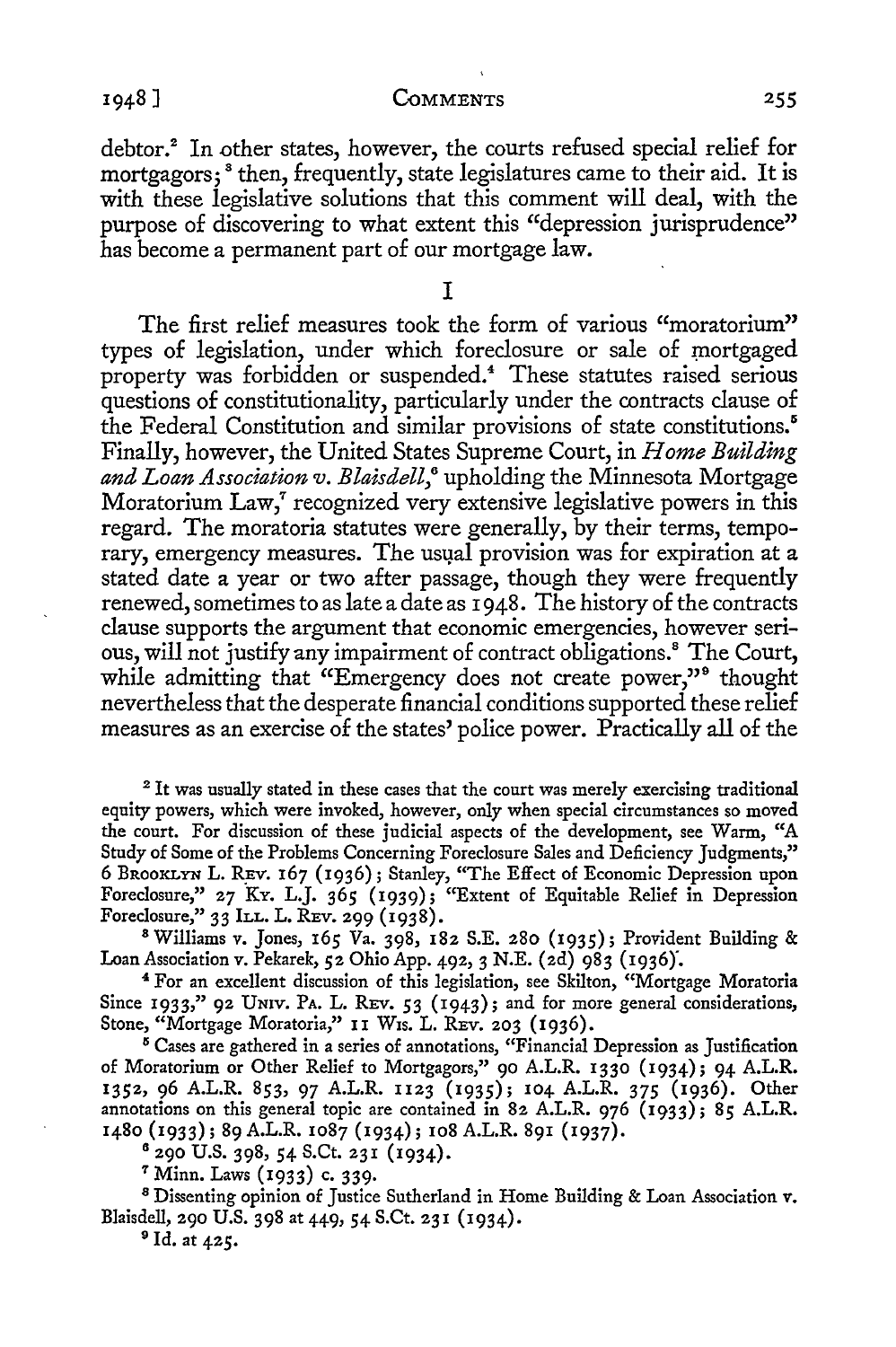moratoria laws have now expired by virtue of their own limitations.<sup>10</sup> Quite often, the extended moratorium was declared unconstitutional by courts which felt that the emergency had passed and that conditions no longer justified suspension of foreclosure and sale.<sup>11</sup>

Remnants of the moratorium legislation appear in a few states, however. The simplest is probably that of Indiana, $12$  which merely requires a one-year delay after the filing of a bill for foreclosure before the decree of sale shall be carried out. This applies to every case, so long as the act remains in force. More in the spirit of the depression-moratoria are various statutes which, though permanent legislation, are only to operate in time of need. North Dakota provides that "when the amount of the debt is less than the value of the property involved, and when any judgment will have the force and effect of depriving a defendant of his home and confiscating his property, the court may construe further proceedings to be unconscionable, and may delay the signing of such order to such time as it shall deem it advisable and just to enter the same...."<sup>313</sup> An Iowa statute provides for the continuance of the foreclosure proceedings, upon a showing that default in payment or inability to pay is due to unfavorable weather conditions ( such as drought or flood), or "when the Governor of the State of Iowa by reason of a depression shall have by proclamation declared a state of emergency to exist within this state."<sup>14</sup> Such continuance is to be accompanied by the appointment of a receiver to take charge of the property, collect rents and income, and apply them to the payment of taxes, insurance, and principal and interest of the debt. Broadest in its coverage is the Arkansas statute, which stipulates that: "In fixing the time when a sale is to be made under a foreclosure decree, the court shall have regard to economic conditions, and shall fix a date that will insure, if possible, a fair price for the property, having due regard to the interests of both the creditor and the debtor."<sup>15</sup>

10 See Skilton, "Mortgage Moratoria Since 1933," 92 UNiv. PA. L. REV. 53 at 68-72 (1943). An exception is the New York statute, N.Y. Civil Practice Act (Cahill-Parsons, 1941) § 1077a et seq., which has been reenacted regularly since 1933 and was last extended to July 1, 1948 by N.Y. Laws (1947) c. 472. The constitutionality of the 1943 extension was upheld in East New York Savings Bank v. Hahn, 326 U.S. 230,

66 S.Ct. 69 (1945). <sup>11</sup>Morse v. Shangold, 135 N.J. Eq. 350, 38 A. (2d) 865 (1944); First Trust Co. of Lincoln v. Smith, 134 Neb. 84, 277 N.W. 762 (1938); First Trust Joint Stock Land Bank of Chicago v. Arp, 225 Iowa 1331, 283 N.W. 441 (1939). These decisions found support in a declaration in Home Building & Loan Association *v.* Blaisdell, 290 U.S. 398 at 442, 54 S.Ct. 23 I (1934), that, "It is always open to judicial inquiry whether the exigency still exists upon which the continued operation of the law depends."<br>
<sup>12</sup> Ind. Stat. Ann. (Burns, 1933) § 3-1801.<br>
<sup>18</sup> N.D. Rev. Code (1943) § 28-2904.<br>
<sup>14</sup> Iowa Code (1946), § 654.15.<br>
<sup>15</sup> Ark. Dig. Stat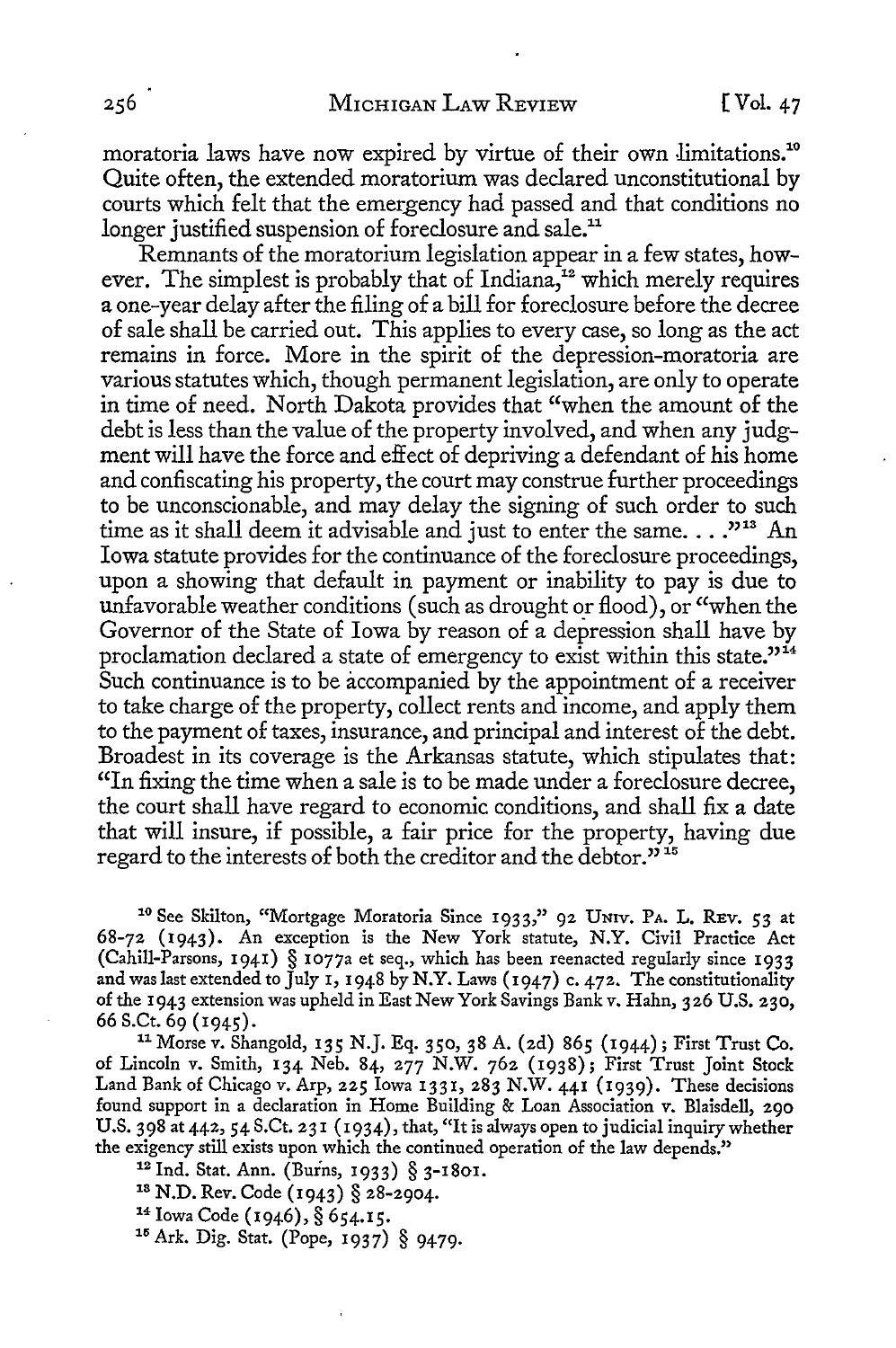II

The foregoing statutes deal only with the timing of the mortgagee's remedies. The relief they give the debtor is delay. Another type of depression legislation goes not to the time of the proceeding but to its mode of operation. The point of attack is the problem of securing a fair price for the property at foreclosure sale( or sale under a power contained in the mortgage), since it was this price which fixed the amount of the deficiency judgment to which the creditor would be entitled under the usual practice.<sup>16</sup> While it was theorized that a fair price could be insured by a fair, public sale and competitive bidding,<sup>17</sup> in practice this did not prove to be true. Although this problem was rendered more acute by depression conditions and the virtual absence of a market for land,  $^{18}$ the relation of sale price to value is a constant feature of mortgage foreclosures and sales, and it was to be expected that in this field the new legislation would have the most lasting effect. Such has proved to be the case. The constitutional question arose again in connection with statutes regulating the sale price; and several state courts held them invalid, at least as applied to mortgages then in force, allowing at most prospective operation.19 Then, in *Richmond Mortgage and Loan Corporation v. Wachovia Bank and Trust Co.,* 20 the Supreme Court sustained a North Carolina statute, not purporting to be merely an emergency measure, which limited the amount of the deficiency judgment which the mortgagee might recover.<sup>21</sup> The court rested its decision on the ground that the mortgagee is entitled by his contract only to payment in full of his debt, and a statute which merely prevents him from getting more than this does not impair contract obligations.<sup>22</sup>

#### A

The earliest stage at which the problem of fair price can be attacked is in the order for sale. Statutes have long existed which require an appraisal of the mortgaged property, out of court, by expert appraisers, and forbid sale of the property for less than two-thirds of this appraised

<sup>16</sup> 3 JONES, MORTGAGES, 8th ed.,  $\S$  2206 (1928); 2 WILTSIE, MORTGAGE FORE-CLOSURE, 4th ed.,  $\S$  $\S$  949, 973 (1927).

<sup>17</sup> Suring State Bank v. Giese, 210 Wis. 489, 246 N.W. 556 (1933).<br><sup>18</sup> Gelfert v. National City Bank, 313 U.S. 221, 61 S.Ct. 898 (1941); Federal<br>Title & Mortgage Guaranty Co. v. Lowenstein, 113 N.J. Eq. 200, 166 A. 538 (

19 Langever v. Miller, 124 Tex. 80, 76 S.W. (2d) 1025 (1934); Pennsylvania Company for Insurance on Lives and Annuities v. Scott, 329 Pa. 534, 198 A. II5 (1938); Brown v. Fernan, *5* Cal. (2d) 226, 54 P. (2d) 712 (1936); Kresos v. White,

<sup>20</sup> 300 U.S. 124, 57 S.Ct. 338 (1937).<br><sup>21</sup> N.C. Laws (1933) c. 275; N.C. Gen. Stat. (Michie, 1943) §§ 45-32 et seq.<br><sup>22</sup> See also Gelfert v. National City Bank, 313 U.S. 221 at 233, 61 S.Ct. 898 (1941).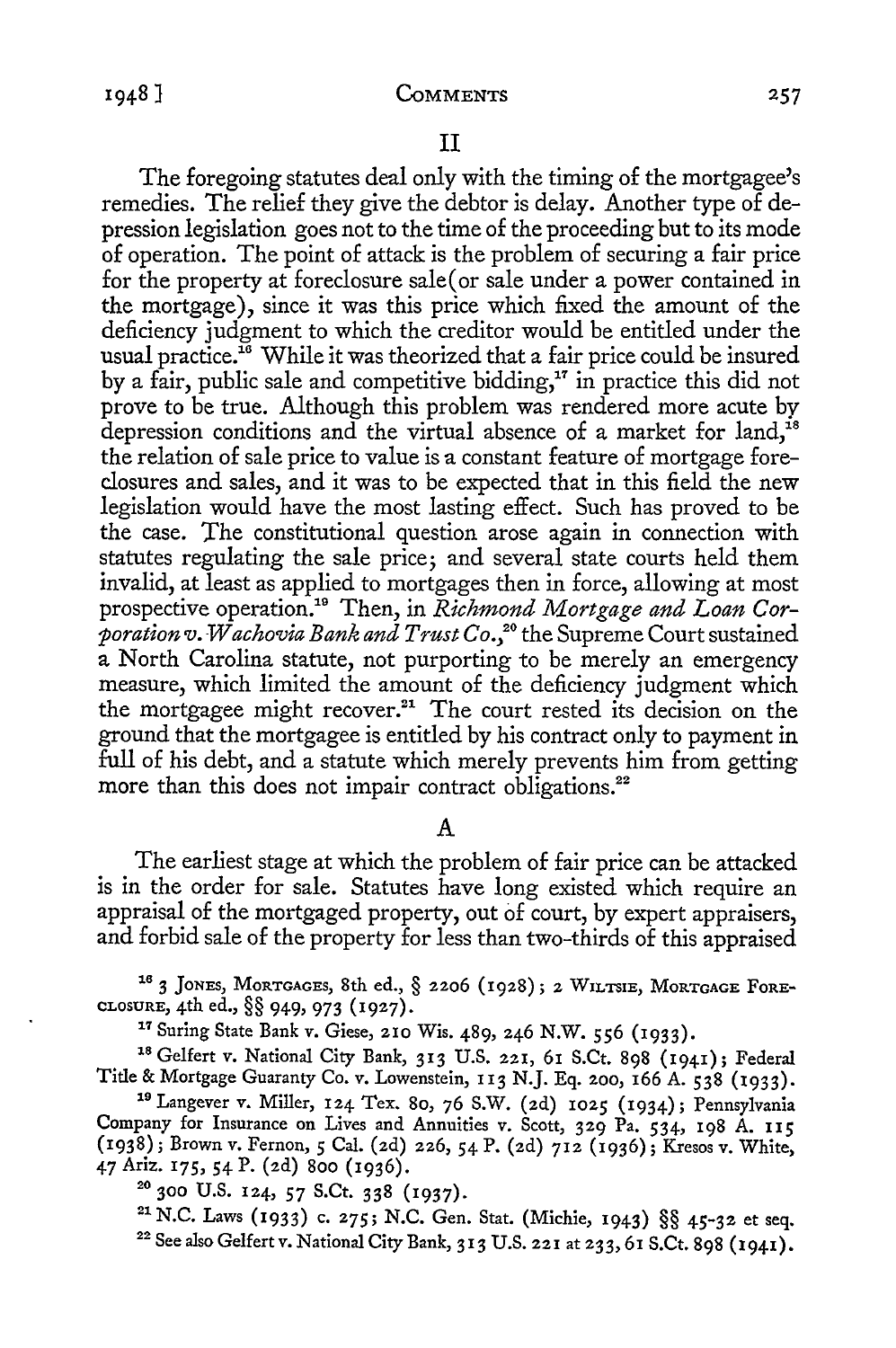value.<sup>23</sup> If this amount is not bid at the first attempted sale, another sale may be held in twelve months, at which the property may be sold to the highest bidder without reference to the appraised value. No state appears to have adopted this system during the 1930's. A Louisiana statute<sup>24</sup> supplemented it, however, with the provision that if the sale is held without such appraisal, and the proceeds are insufficient to satisfy the debt, the debt should nevertheless be fully discharged.

Two states adopted another system for pre-sale determination of the price which must be bid before the property could be struck off. The Michigan statute<sup>25</sup> reads, " $\dots$  the court may fix and determine the minimum price at which the real property covered by such mortgage or land contract may be sold...." Under this provision, valuation is discretionary with the court. The Washington statute,<sup>26</sup> particularly interesting because its language was taken directly from an earlier judicial decision.<sup>27</sup> is worded thus: "The court, in ordering the sale, may in its discretion, take judicial notice of economic conditions, and after a proper hearing fix a minimum or upset price to which the mortgaged premises must be bid or sold before confirmation of the sale."

The next point at which the problem of obtaining a fair price has been attacked is that of confirmation of the sale. The proposition is often stated by courts that mere inadequacy of price is not sufficient ground for refusing to confirm or for setting aside a foreclosure sale.<sup>28</sup> Only an inadequacy so great that it "shocks the conscience" of the court, or inadequacy of price accompanied by some element of unfairness in the sale proceeding, or excusable failure on the part of the mortgagor or potential bidders to take action which would have produced a higher bid, will justify such action.<sup>29</sup> This rule is qualified by a few statutes passed during the depression period and still in force. For example, that of Arkansas provides, "Before confirming a sale, the court shall consider whether or not, on account of economic conditions or circumstances attending the sale, a fair price, with reference to the intrinsic value of the property, was obtained. If it is made to appear to the court that a better price could be obtained at a resale, the court shall order a resale on such terms as the court shall require.<sup> $\dot{v}$ so The Wisconsin statute states that,</sup>

<sup>28</sup> Ark. Dig. Stat. (Pope, 1937) § 9464; La. Code (Dart, 1939) Art. 680; Ohio

Gen. Code Ann. (Page, 1938) § 11675; N.M. Stat. Ann (1941), § 21-205.<br><sup>24</sup> La. Gen. Stat. (Dart, 1939) § 5021.6.<br><sup>25</sup> Mich. Stat. Ann. (1938) § 27.1134.<br><sup>26</sup> Wash. Rev. Stat. (Remington, Supp. 1940) § 1118.<br><sup>27</sup> Suring St

<sup>28</sup> Gadreault v. Sherman, 250 Mass. 145, 145 N.E. 49 (1924); 3 JONES, MORT-GAGES, 8th ed., § 2462 (1928). 29 Magann *v.* Segal, (C.C.A. 6th, 1899) 92 F. 252 (1899).

80 Ark. Dig. Stat. (1937) § 9479.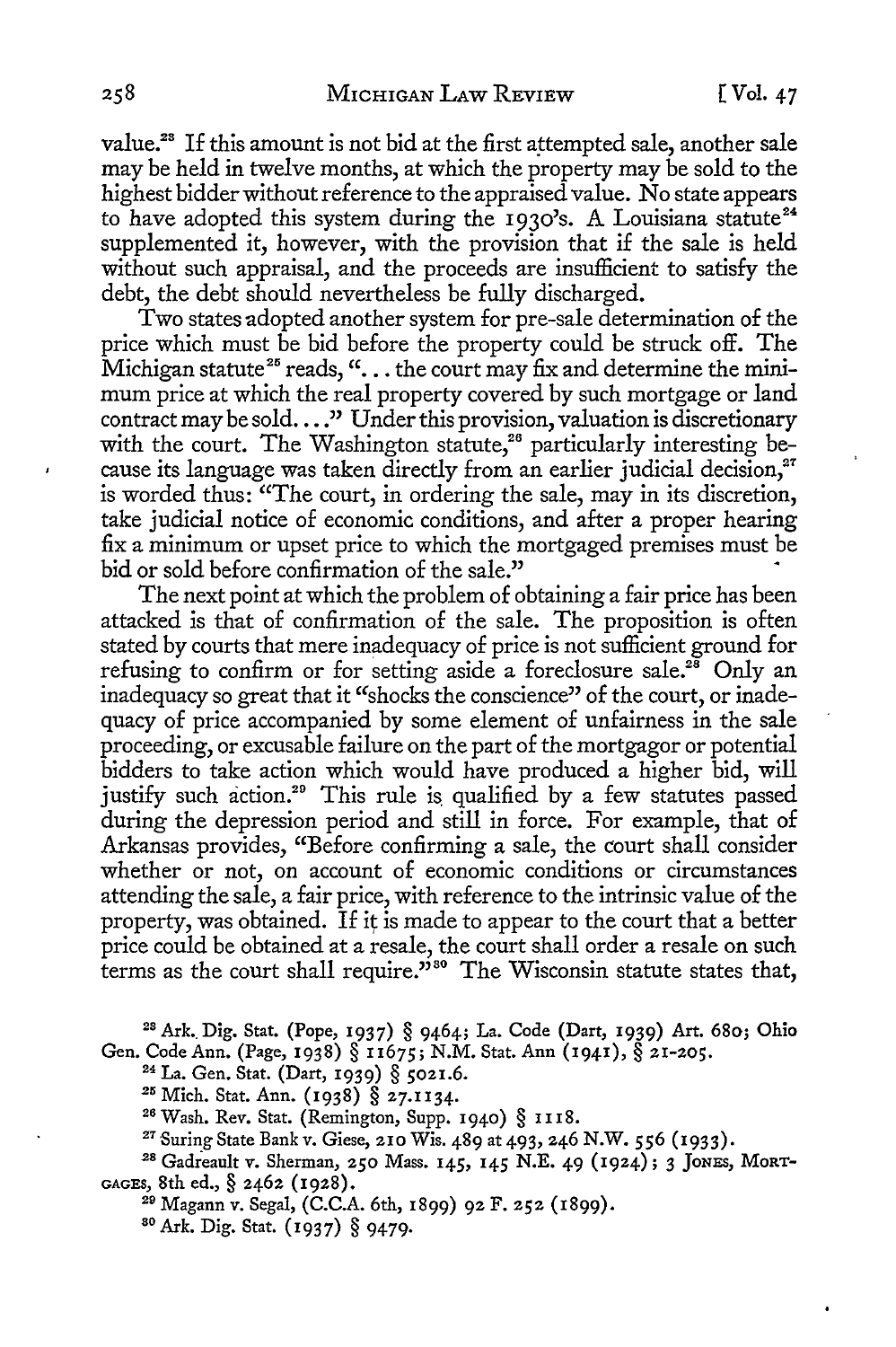CoMMENTS 259

**"No** sale shall be confirmed and judgment for deficiency rendered, until the court is satisfied that the fair value of the premises has been credited on the mortgage debt."<sup>31</sup> This act, however, met a construction which rendered it merely a statement of the judicial rule previously in effect.<sup>82</sup> "Fair value," as used in the statute, the court said, meant only such a price as would not "shock the conscience" of the court; and mere inadequacy of price would still not justify a refusal to confirm the sale.

**B** 

By far the most common measure, however, deals with the problem at the stage of the mortgagee's efforts to obtain a deficiency judgment. With many variations, the basic provisions are these: If the property has been sold on foreclosure for less than the amount remaining due on the mortgage debt, the mortgagor may interpose as a defense to the request for a deficiency judgment, either as part of the foreclosure proceeding or in a separate suit on the mortgage debt, the claim that the property had a real value<sup>38</sup> at the time of the sale equal to the amount of the debt. The parties then submit evidence concerning the value of the property. If the court ( sometimes the question is to be submitted to the jury) finds that the value of the property at the time of sale was equal to or greater than the debt, the debt is to be considered extinguished, and no deficiency judgment will be given. If the value so determined is less than the amount of the debt, that value or the sale price, whichever is greater, will be credited against the debt and a deficiency judgment given only for the difference. No excess in value is ever returned to the mortgagor, however, unless actually realized upon sale. This type of statute is in force in twelve states.<sup>34</sup> The Arizona statute introduces a variation in that the value to be considered is that as of the time the mortgage was given, rather than as of the time of sale. North Carolina, Pennsylvania and South Dakota make this procedure operative only when the property was bid in by the mortgagee, directly or indirectly.

<sup>81</sup> Wis. Stat. (1947) § 278.105.<br><sup>82</sup> Northwestern Loan & Trust Co. v. Bidinger, 226 Wis. 239, 276 N.W. 645 (1937). 88 The statutes use various terms to define the "value" of the property to be applied

for this purpose, for example, "fair market value," "true value," "true market value," "fair value," "actual value," "appraised value." Although indefinite, all of these terms indicate some amount other than the actual sale price, or some intrinsic worth not reflected in the bids.

<sup>84</sup>Ariz. Code Ann. (1939) § 62-517; Cal. Code of Civ. Proc. (Deering, 1941) § 580a; Idaho Code Ann. (Courtwright, Supp. 1940) § 9-IIo; N.J. Rev. Stat. (1937) §2:65-3; N.Y. Civil Practice Act (Cahill-Parsons, 1941) § 1083; N.C. Gen. Stat. (Michie, 1943) § 45-34; Okla. Stat. (1941) tit. 12, § 686. Pa. Stat. Ann. (Purdon, 1931) § 21-793; S.C. Code (1942) § 8712; S.D. Code (1939) § 37.3007; Wash. *Rev.* Stat. (Remington, 1\_933) § 1u9; Wis. Stat. (1947) § 278.105.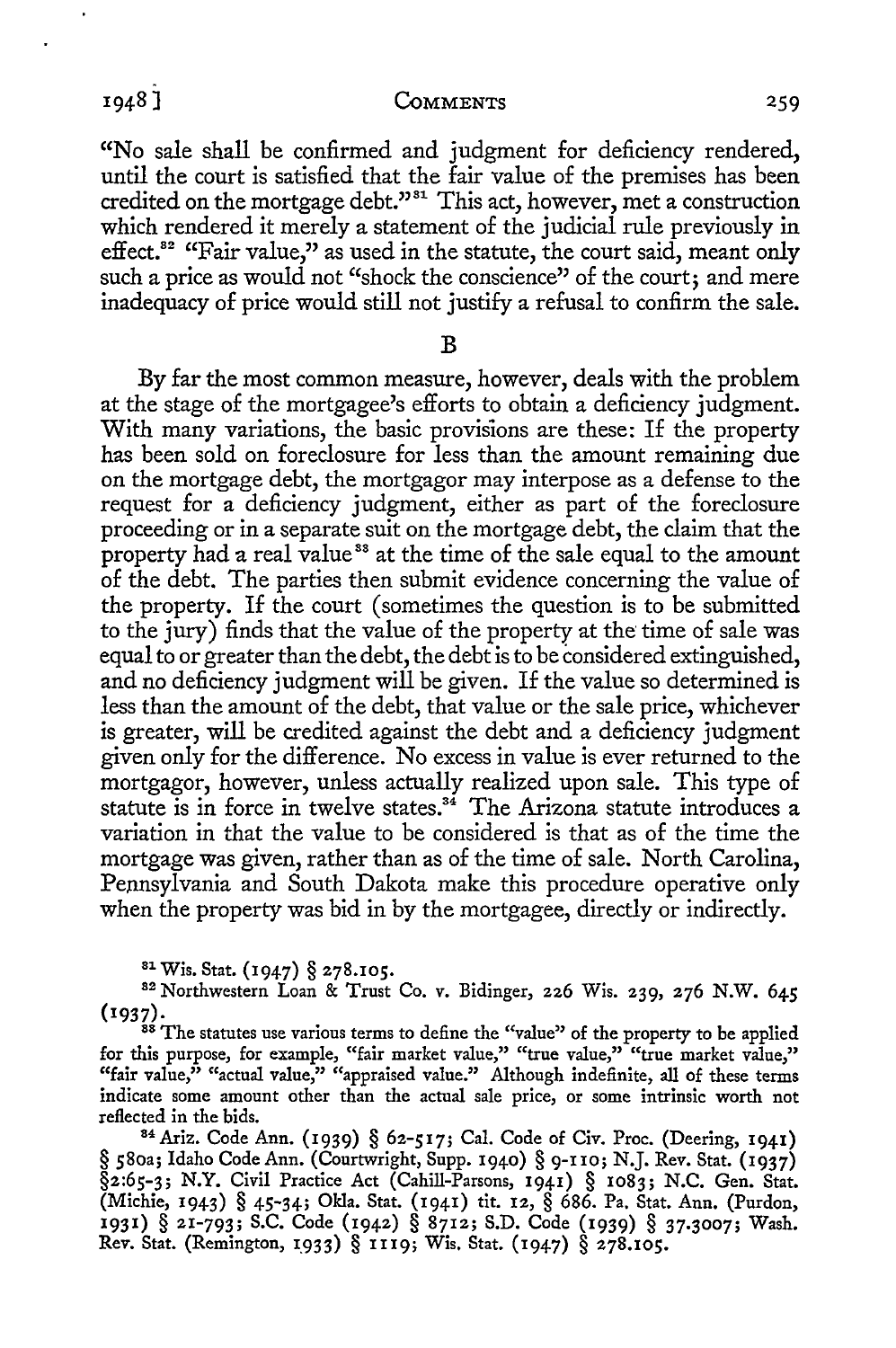North Dakota has gone even further, denying the right of the mortgagee to a deficiency judgment under all circumstances. The statute<sup>35</sup> declares that no action on any part of a debt secured by mortgage or land contract may be brought either before or after foreclosure ( except against some party other than the mortgagor, by whose obligation the debt is also secured), and that, "It is the intent of this section that no deficiency judgment shall be rendered ...."<sup>36</sup> Montana denies a deficiency judgment only on purchase-money mortgages given to the vendor of the land.37 California has a like provision for purchase-money mortgages, in addition *to* the more common, general provision limiting deficiency judgments in terms of value. 38 North Carolina allows no deficiency judgment on a purchase-money mortgage given to the vendor of the land, or in any case of sale under a power of sale contained in the mortgage.<sup>89</sup>

 $\mathcal{C}$ 

Another device for insuring a fair price, coming into play after the sale, is the statutory procedure for redemption from foreclosure sale by paying *to* the purchaser at the sale only the amount bid by him, with interest, taxes, insurance, and other expenses incurred by him in preserving the estate. This system was in force in a large number of states long before the late depression;<sup>40</sup> but so far as the writer has been able to determine, no additional states adopted it during that period.

#### III

In the light of the unsatisfactory depression experience with foreclosure sales, it was suggested that strict foreclosure, generally abandoned because it was considered unfair *to* the mortgagor, might prove *to* be more nearly just after all.<sup>41</sup> However, this writer found no instance of a return to strict foreclosure, although the statutes which deny any deficiency judgment in certain cases approach that system.

The statutes display a few attempts *to* afford limited relief to the mortgagor without attacking the basic problems involved. Thus, a

<sup>85</sup> N.D. Rev. Code (1943) §§ 32-1906, 32-1907.<br><sup>86</sup> The provision is made applicable only to mortgages executed after its passage.

87 Mont. Rev. Code Ann. (1935) § 9473.1.<br><sup>88</sup> Cal. Code of Civ. Proc. (Deering, 1941) § 580b.<br><sup>89</sup> N.C. Gen. Stat. (Michie, 1943) § 45-36.<br><sup>40</sup> 2 Jones, Morrgages, 8th ed., § 1334 (1928); 2 GLENN, Morrgages, § 228 (1943); Durfee and Doddridge, "Redemption from Foreclosure Sale-The Uniform<br>Mortgage Act," 23 Mich. L. REv. 825 (1925).

<sup>41</sup> Carey, Brabner-Smith and Sullivan, "Studies in Foreclosures in Cook County: II. Foreclosure Methods and Redemption," 27 ILL. L. REV. 595 at 609-612, 622 (1933); Tefft, "The Myth of Strict Foreclosure," 4 UNiv. CHI. L. REV. *575* (1937).